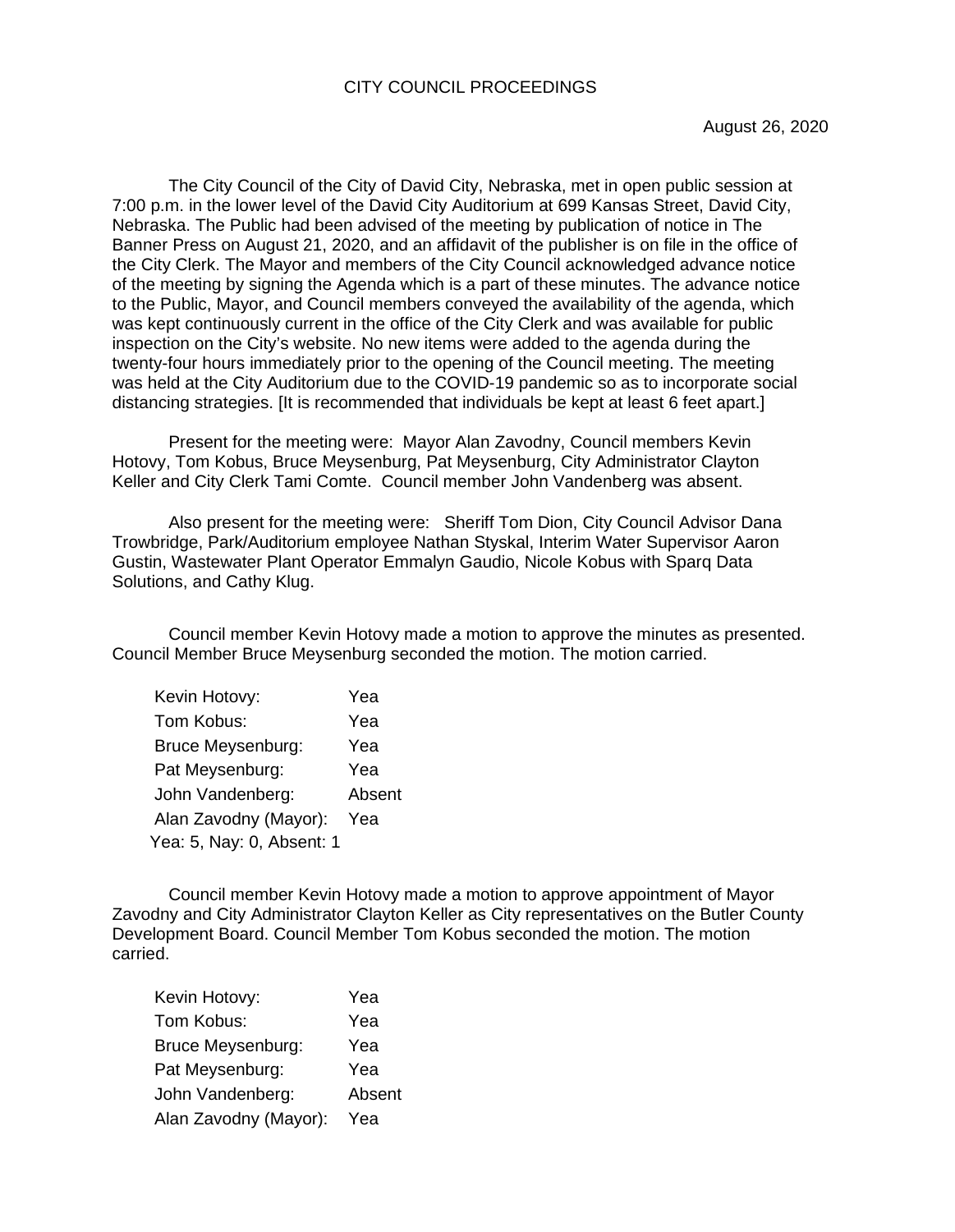City Council Proceedings August 26, 2020 Page #2 Yea: 5, Nay: 0, Absent: 1

Council member Bruce Meysenburg made a motion to extend the completion date to September 10, 2020 for removing contents from 715 N 4th Street in exchange for an additional payment of \$3,000 toward amount owed by Jeff and Cathy Klug. Council Member Tom Kobus seconded the motion. The motion carried.

| Kevin Hotovy:             | Yea    |
|---------------------------|--------|
| Tom Kobus:                | Yea    |
| <b>Bruce Meysenburg:</b>  | Yea    |
| Pat Meysenburg:           | Yea    |
| John Vandenberg:          | Absent |
| Alan Zavodny (Mayor):     | Yea    |
| Yea: 5, Nay: 0, Absent: 1 |        |

City Clerk Comte stated that Light Up Committee Chairman Jill Mefford had asked if the City would insure the Hallmark set, the Christmas Tree and lights and the Garland for the street lights. City Clerk Comte had emailed LARM and had gotten a premium amount of \$102 per year to insure the decorations.

 City Administrator Clayton Keller stated that he was not certain who Hallmark had gifted the decorations to, was it to the community or to the City. Since no one seems to know, the City could insure them and take possession of the decorations.

 There was discussion on where to store the decorations as they need to be moved out of their current location. Mayor Zavodny suggested storing them in an unused hangar at the airport for the time being.

 Mayor Zavodny asked City Administrator Clayton Keller if he would take the lead on the committee for the City.

 City Administrator Clayton Keller stated that he has a walk through on Friday, August 28th with Cory Vandenberg and a gentleman from Columbus who was interested in possibly installing the cable system for the lights on the downtown businesses.

Council member Kevin Hotovy made a motion to pay the \$102 insurance on the Hallmark decorations, including the original set, the tree, lights and garland. Council Member Tom Kobus seconded the motion. The motion carried.

| Kevin Hotovy:             | Yea    |
|---------------------------|--------|
| Tom Kobus:                | Yea    |
| <b>Bruce Meysenburg:</b>  | Yea    |
| Pat Meysenburg:           | Yea    |
| John Vandenberg:          | Absent |
| Alan Zavodny (Mayor):     | Yea    |
| Yea: 5, Nay: 0, Absent: 1 |        |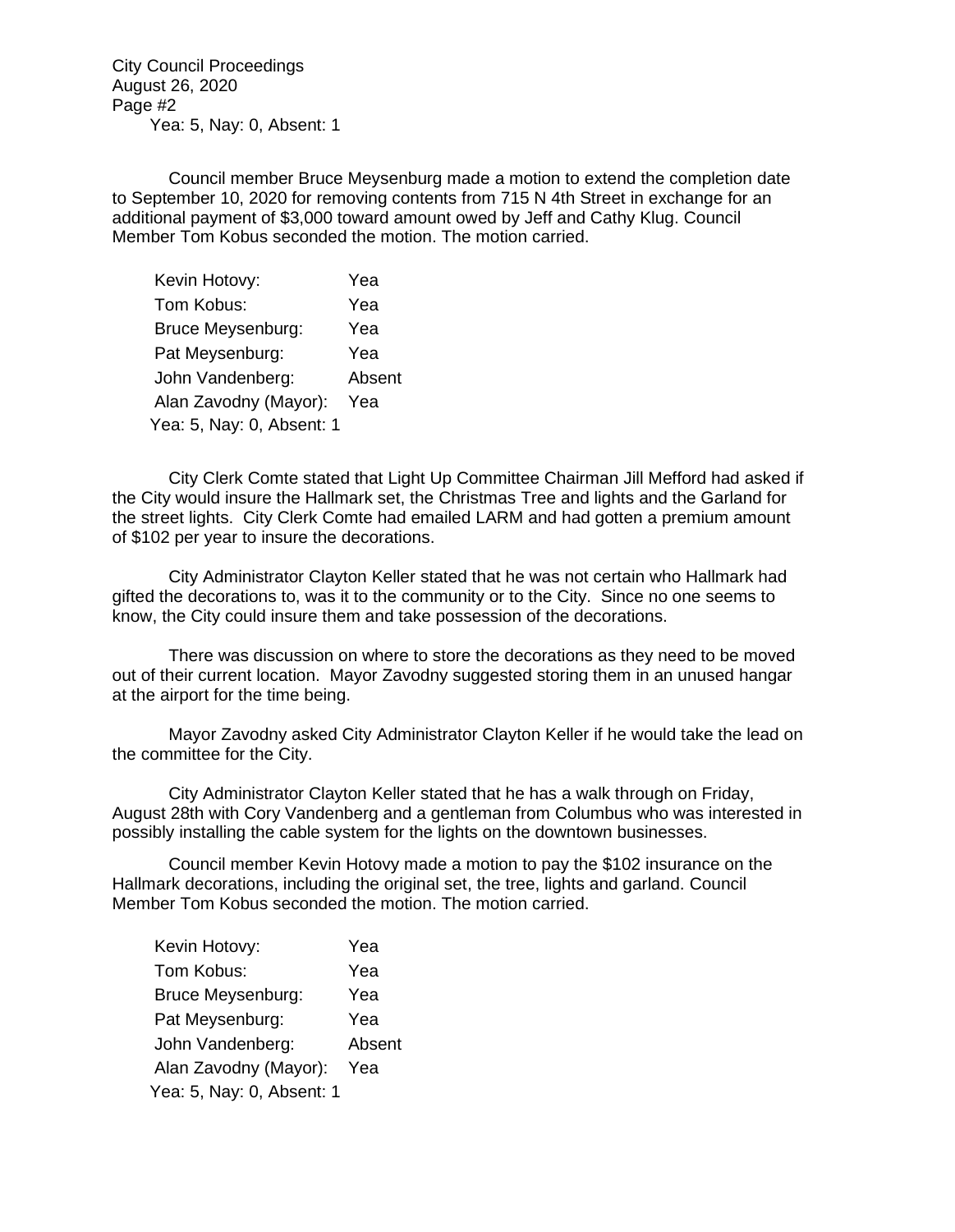Mayor Zavodny asked if City Administrator Clayton Keller would like to discuss any adjustments that he has for the 2020-2021 budget.

City Administrator Clayton Keller said, "To review the electric system, we did add some money on the capital improvement of equipment and vehicles. We put in the full amount for a new boom truck. I don't anticipate us being able to purchase one next year because they do have an eighteen-month lead time. But the money is there so that we know that we are saving toward that."

Mayor Zavodny said, "We've probably put that off for as long as we can."

City Administrator Clayton Keller said, "In the wastewater department, we added \$25,000 for a lawn mower. We just purchased a used mower for a really low dollar amount. It's 22 years old and it will get us by for a year or two, but we would like to purchase a new mower next year or a year after that, at the latest, so that we can continue to mow at the wastewater plant."

Mayor Zavodny said, "Ok. What are we talking about for that? The reason that I ask is because one of the issues that we've had in the past is because of the danger of the grade and that kind of thing."

Council member Kobus said, "I thought we were going to get one for the Bobcat."

Wastewater Operator Emmalyn Gaudio said, "We did. We got a brush head, basically,…for the Bobcat. That works really well on the inclines that you're speaking of, but not on the flat ground because it just destroys the ground and it can't get into a lot of the smaller spaces, around utility poles, between riprap and so we actually end up using the mower a ton of the time. That's probably one of the number one things, is to keep up maintenance and keep us in compliance with DEE."

Mayor Zavodny said, "So what kind of mower are you talking about?"

Wastewater Operator Emmalyn Gaudio said, "It needs to be a commercial front mount mower because a zero turn is just not going to work out there. There's a lot of places that need to utilize the front mower. We would like to have front wheel drive. The one that we did just get, gets up the hills, but just barely. Obviously, it doesn't need a cab or air or anything like that. Just so that it's reliable enough. I had so many break downs this summer, probably half of my week, every two weeks was spent repairing something on the mower."

Mayor Zavodny said, "How much area do we have to mow out there?"

Wastewater Operator Emmalyn Gaudio said, "Acres and acres."

City Administrator Clayton Keller said, "I was out there today and I was surprised to see how much grass there is. I didn't think there was a whole lot, but there is quite a bit of grass."

Wastewater Operator Emmalyn Gaudio said, "And you weren't even down by C Cell. There's a whole other hill and landscape and lagoon area down there. It's pretty big."

Interim Water Supervisor Aaron Gustin said, "During mowing season it takes three days solid every week of just mowing."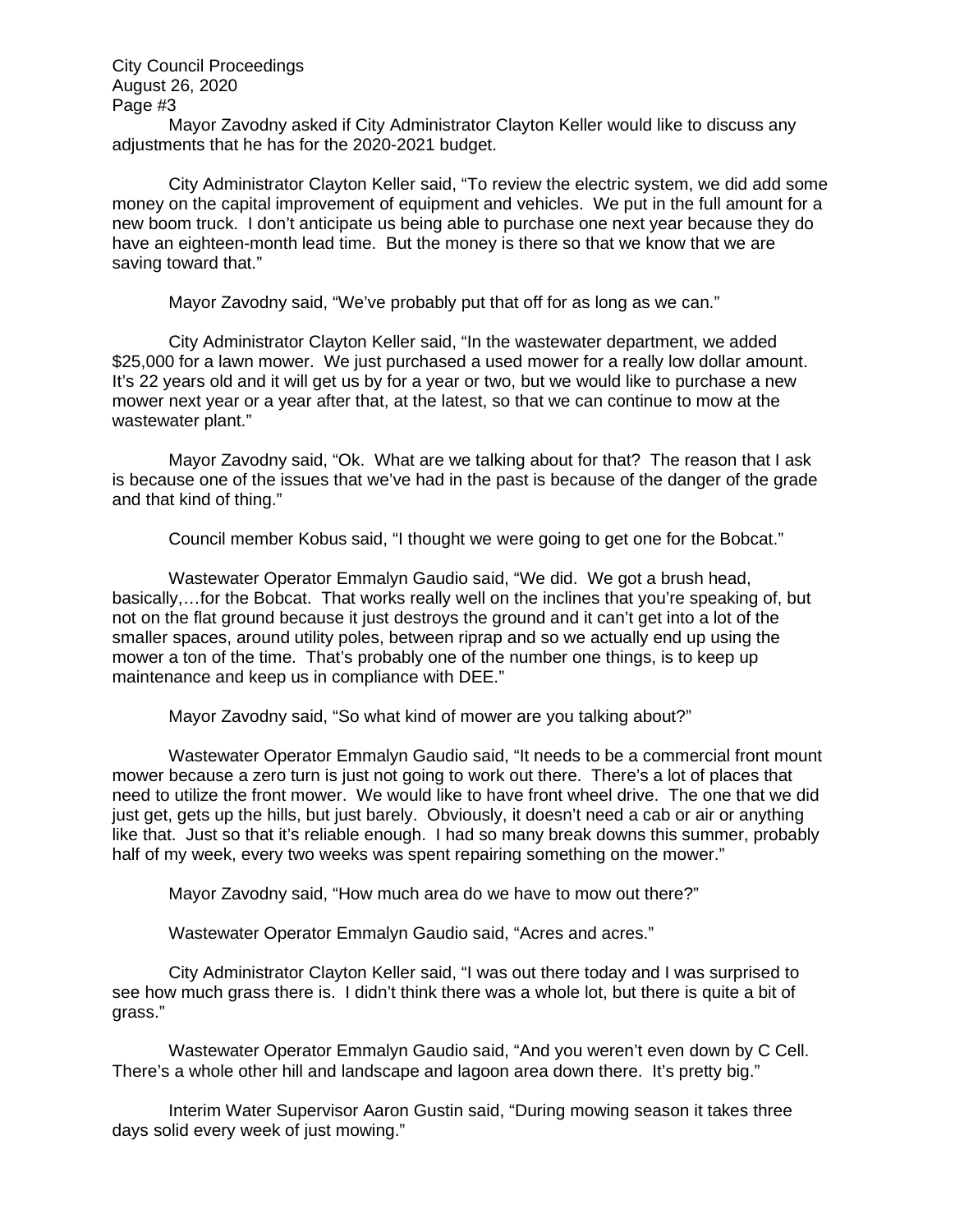Council member Kobus said, "Is it worth bidding it out?"

Mayor Zavodny said, "We have the luxury of being able to do that. Do you want to put together specs?"

Council member Kobus said, "They are short-handed anyhow."

Wastewater Operator Emmalyn Gaudio said, "I do enjoy the mowing."

Mayor Zavodny said, "Not if you're breaking all the time. That's just not a good use of time. If you could put together what you think you want – a commercial front mount and the size. You're not set on a certain brand?"

Wastewater Operator Emmalyn Gaudio said, "No. I just want one that's in a little bit better shape that would be a little more reliable when I need to get to my mowing."

Mayor Zavodny said, "What would we do with the old mower?"

Wastewater Operator Emmalyn Gaudio said, "We could leave it out there as a backup. Sometimes the Water Treatment Plant guys help out too, so if there was a really busy week where if I'm doing maintenance on other things or have extra testing, sometimes one of them will come out and help and we'll have two people mowing."

Council member Kobus said, "I just think that they're short-handed anyway. I think it's not a good use of time to have those people do it."

City Administrator Clayton Keller said, "We're working on getting more people."

Council member Kobus said, "If you could hire someone in the summer to mow."

Mayor Zavodny said, "See, I think that's the bigger discussion. That actually makes sense to me. To be honest, and you have to do it now, we understand that, but I agree with Tom, what makes more sense is someone, forgive the use of the term, but that is someone that we could hire for unskilled labor, as opposed to someone who is actually hired to run tests. It's not a good use of your guys' time."

Wastewater Operator Emmalyn Gaudio said, "So, would that just be them mowing the flat grounds then and I would continue to use the Bobcat on the grades, or would they have to bring in something separate for the grades?"

Mayor Zavodny said, "How long does it take you to do the graded part?"

Wastewater Operator Emmalyn Gaudio said, "It kind of just depends. Sometimes Broderick will come out and help. He's really good on the Bobcat too. You could probably do most of it in about three-fourths of a day."

City Administrator Clayton Keller said, "So, it takes one person six hours."

Council member Hotovy said, "We need to figure out what it would take to buy a mower that would be reliable and take bids as to what it would take for a year to mow that. You'd probably be shocked at how expensive that would be."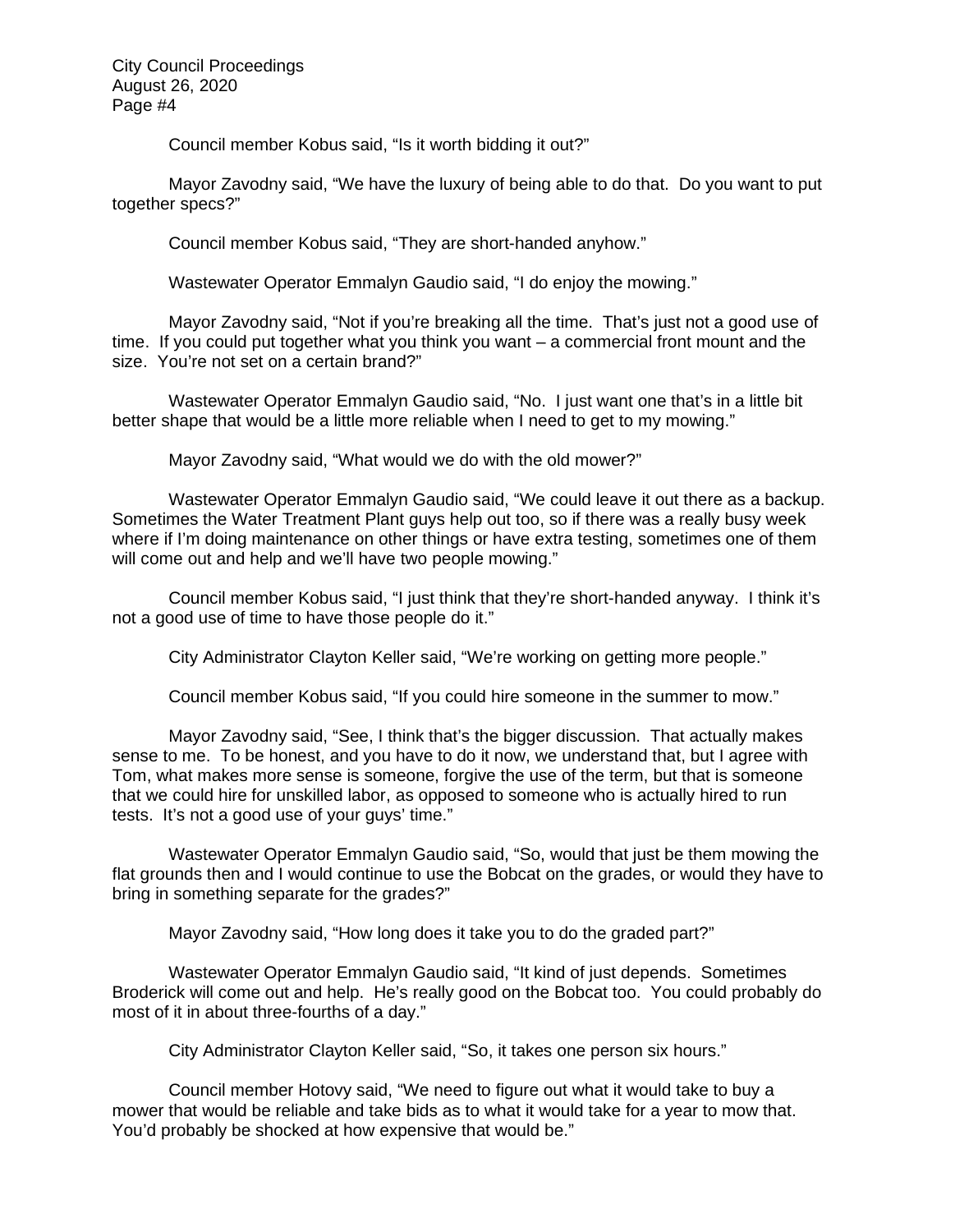Mayor Zavodny said, "I would be worried about that. I think that what seems to be the most cost effective is that we buy the equipment and we hire someone at even ten dollars an hour for the season. The other thing is that we have our street department mowing the lots that we end up mowing."

Council member Hotovy said, "Maybe we hire summer help to just mow."

Mayor Zavodny said, "At ten dollars an hour and we provide the equipment. I think that's the way to go. That's our cheapest alternative and it gets it done. We have control over it getting done. Let's look at that."

City Administrator Clayton Keller said, "Then Emmalyn could use her time doing what she needs to do."

Wastewater Operator Emmalyn Gaudio said, "We'd need to train them on what they need to do. I just want to make sure that they do it in compliance."

Mayor Zavodny said, "I understand. We don't want to get sideways with DEE or EPA. We get it. You can certainly specify how you want it done. It just seems like a better use of time. The airport is another thing that we've brought up but the guys feel that they've got to do that because of the lights. Some of those lots that we have around, we could put a guy on and have him mow. That would keep a guy busy I would think. Still put together specs on the mower and let's go that route. No other changes? Do you have anything in the water department?"

Interim Water Supervisor Aaron Gustin said, "I don't believe so. Our only changes were to the wastewater because of the mower situation. I do know that for water we are hopefully in the next phase for this coming year. We are taking a more proactive approach. We have been very reactionary. So, everything that is on that budget, we're trying to take a more proactive approach and hopefully over the next few years, with that type of mentality, we'll be able to reign in the budget and bring it to a tighter dollar frame, moving forward. We've been exercising the water valves."

Mayor Zavodny said, "Thank you for that, by the way. I know it's been difficult, but it's the thing to do. It's caused some grief."

Interim Water Supervisor Aaron Gustin said, "It was a rough couple of weeks."

Mayor Zavodny said, "But, it had to be done."

Interim Water Supervisor Aaron Gustin said, "We will continue that process next year."

Mayor Zavodny said, "Where we've fallen behind is the exercising program. Ok. Thanks. If you don't mind, I'd like to have a dialogue with the Sheriff. Tom, would you be willing to talk a little bit? Certainly, part of our budget will be our contract and where we'll go. I don't know that we're at a place yet to say "here's our final contract". What has come up from looking at some things, I'd like to hear what your plan is going forward and what your ideas are as far as your budget, what you're planning on."

Sheriff Tom Dion said, "I guess I need a little bit more information."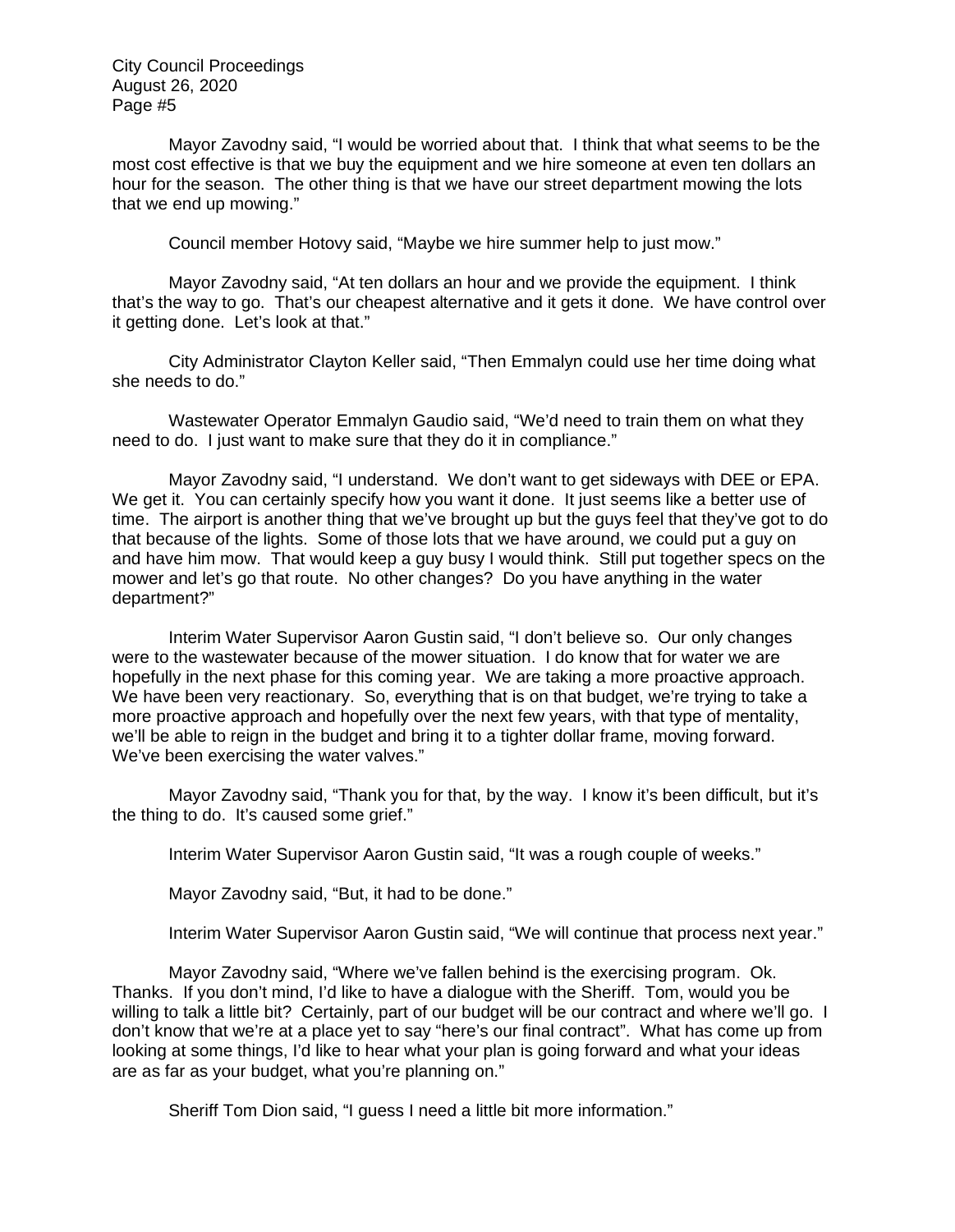Mayor Zavodny said, "We have talked about, and I think it's the right thing, doing some performance based, and I think that we can figure that out, what that might look like and not make it totally unrealistic. We looked at some things and I think that it's public knowledge. We had an example, you tell me if I can't talk about this, or if I shouldn't, but the amount of time between when a call came in and when a deputy was actually dispatched, we saw some big lags in that. Because our performance base is going to be based on eighty percent of what the reaction time is. I wanted ten minutes, they broke me down to twelve or so, eighty percent of the time, that kind of thing. Also, we've made progress that I didn't expect us to make on doing some enforcement of Ordinances, and that kind of thing, so we've adjusted some there. So, how much deputy time was spent on those kinds of things."

Sheriff Tom Dion said, "As response time, we had some stipulations on if the deputy was tied up on another call."

Mayor Zavodny said, "That's true. Here's what I've been hearing from citizens in the past couple of weeks. I don't mean to blindside you with this, but some of our response times have been really slow and some we haven't responded at all, with some of the thefts. People are still waiting to see someone. The one that I was talking about, specifically, was a call came in and the dispatcher hadn't contacted the deputy for about, what was it?"

City Administrator Clayton Keller, "So, the paperwork said thirty-five minutes and I asked Tom about it and he said that the software has glitches, so you're looking at new software?"

Sheriff Tom Dion said, "The times aren't jiving and it's been that way for quite a while."

Mayor Zavodny said, "So, was it not true that it took thirty-five minutes from the call to the deputy being dispatched?"

Sheriff Tom Dion said, "Usually, those things happen spontaneously, a deputy is advised immediately. Some of those times that are in the Cad are off from what the actual time would be."

Mayor Zavodny said, "That's helpful, because how we read it, it doesn't look good."

Sheriff Tom Dion said, "It's out of our control. Those things are out of our control because they're generating automatically."

Mayor Zavodny said, "It's good to have that explanation."

Sheriff Tom Dion said, "Hopefully, by December, when we have the new system in, that will be taken care of."

Mayor Zavodny said, "Anecdotally, what I want to do, and I'll open it up to Council members, we've had a rash of burglaries and thefts in town in the last couple of weeks. Do you have any ideas on that?"

Sheriff Tom Dion said, "We do have a couple of suspects but I'm not at liberty to say."

Mayor Zavodny said, "No. I'm not asking you to. Are we responding to those in a timely manner? I think that some citizens have felt that the response time wasn't really good."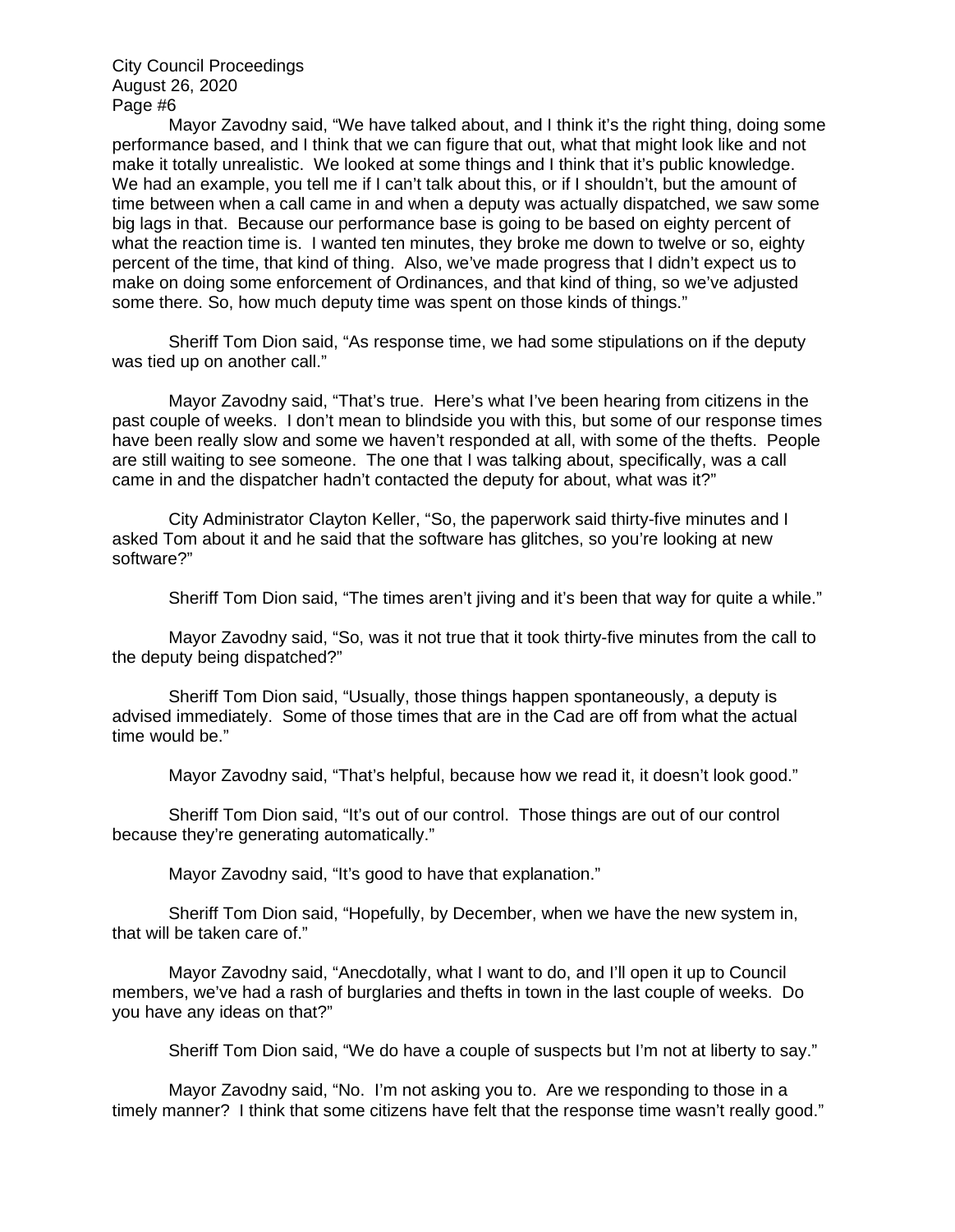Sheriff Tom Dion said, "Specifically, there was one theft that was reported last week. The deputy went to class and I'll take responsibility for it. I did take care of that yesterday. I dealt with it."

Mayor Zavodny said, "I'm not doing this to put you on the spot. I think that it helps us understand and feel better about it. What we don't want is our citizens to feel like they are not getting what we're investing in. You don't want that either."

Sheriff Tom Dion said, "I handled the theft yesterday. It's taken care of."

Mayor Zavodny said, "It fell through the cracks or something?"

Sheriff Tom Dion said, "Yes. That's one way to put it."

Mayor Zavodny said, "Questions for the Sheriff? Hopefully, in the very near future, we will have very concrete things for you and the County Board to look at so that you can plan your budget and how you are fully staffing deputies and those kinds of things."

Sheriff Tom Dion said, "We're ready to move forward. We've talked about that before."

Mayor Zavodny said, "What I want to say too, is that at one time what we were going to do is just say we want 168 hours in coverage because we're the biggest city in the county and funding the equivalent of three deputies. What we did is, we went away from that, and I think that we're going to base our performance now on response time as opposed to hours available. I think that is a fair approach."

Sheriff Tom Dion said, "I just want to be fair with that response time. There are stipulations that we did talk about. I'm limited on deputies."

Mayor Zavodny said, "That's where we're at. We'll have to come to some agreement on that or we won't."

Sheriff Tom Dion said, "We had a good discussion."

Mayor Zavodny said, "As we're looking at our expenditures, I want to make sure that we're as transparent as we can be. I appreciate you standing there and taking responsibility. I respect the heck out of that. There have been some glitches and I can appreciate that."

Sheriff Tom Dion said, "I'll take the heat. If you have any questions, please ask."

Mayor Zavodny said, "I don't think they have any. Thank you for coming up and discussing this. That helped me out."

City Administrator Clayton Keller said, "Since this does affect our budget, the Council can go into executive session to discuss this and how it would affect our budget, if they wish to."

Mayor Zavodny said, "I'm probably going to encourage that, in a little while. Let's talk in open session about any other budget items that are different than the discussions that we've had and also, I would open it up to anybody, some of those things we were just saying – let's see where we are at later on. I think putting it in the budgetary authority is an okay thing, and I want to emphasize this, it was something that we agreed on as a Council, just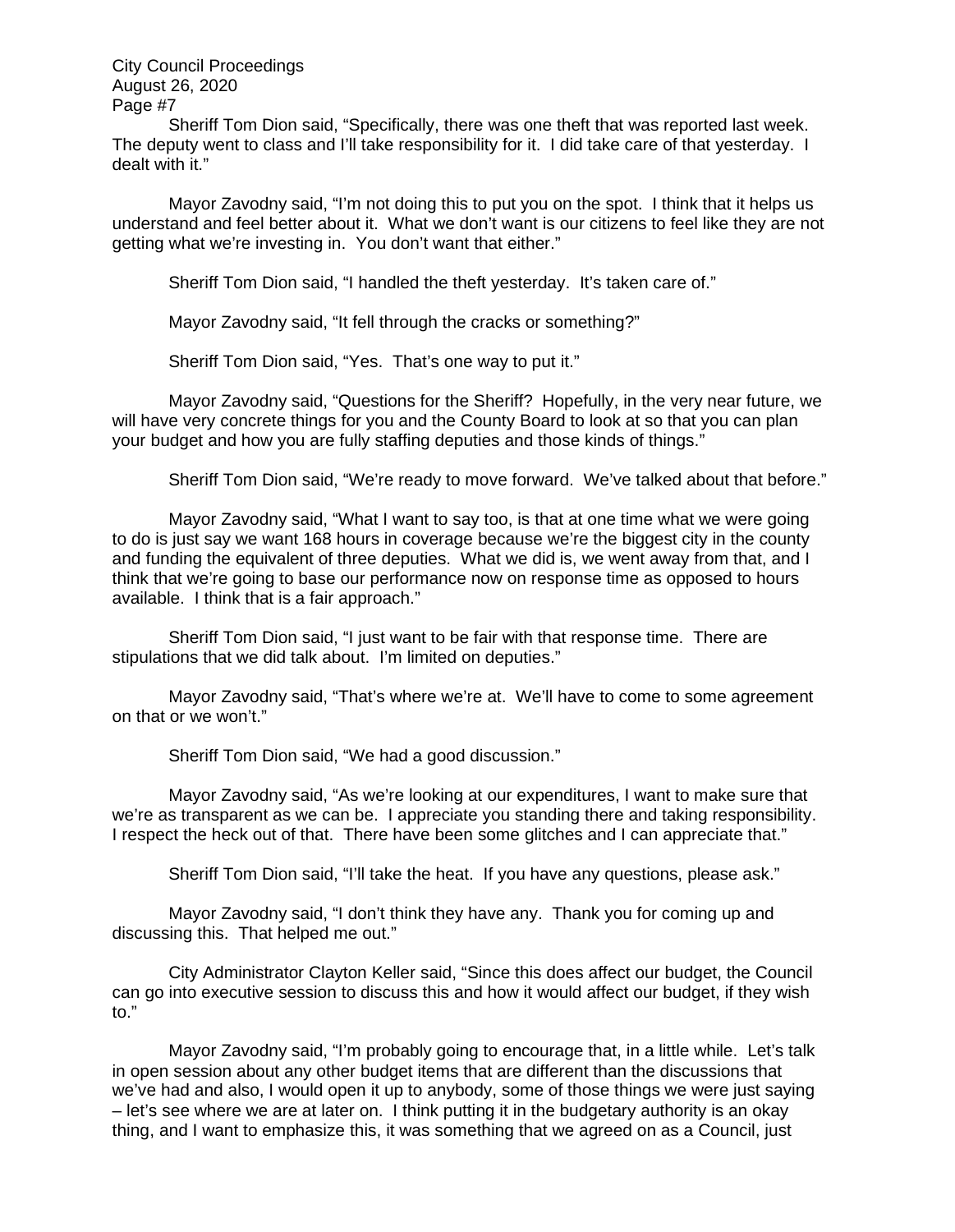August 26, 2020 Page #8 because we approve this budget, doesn't mean they can just go out and buy it. They still need to come back with those expenditures and I think that we set it at \$500. Does that sound right? We're not going to approve them running to Ace Hardware and stuff but big capital expenditures of things, do we still want to do that?"

City Council Proceedings

Council member Hotovy said, "It has worked well. The obvious, especially safety wise, they should never have a fear of coming before this Council, in my opinion, to make something safer. But we are working with tax dollars and revenues that are provided by the constituents, it only makes sense to bring expenditures in front of this Council."

Mayor Zavodny said, "I agree with everything that you said. It has worked well. I would take one thing a step farther, I think that they have a responsibility to safety and safety concerns. That needs to happen quickly. It hasn't always been as good as it needed to be."

Council member Hotovy said, "No. But I do think in the last certain amount of time there has been some pretty large strides toward getting aimed in the right direction."

Mayor Zavodny said, "I think they understand that we insist on things being done safely."

Council member Hotovy said, "I don't think that it's, in my opinion, out of line to make expenditures come before this body."

Mayor Zavodny said, "I agree. We have more accurate numbers at the time that they are asking. Like, you're asking to go bid a mower. When it's time to do it, we may say that something has changed."

Council member Hotovy said, "Maybe we'll find out that it will take an ungodly amount to sub that out and we might say, just get the mower and get a temp that can mow. That decision needs to come through this table."

Council member Kobus said, "I guess last year we hashed this out on the power plant. Now we've got a motor that doesn't run and now we're going to hire a power plant operator. I thought we had that all hashed out last year that we weren't going to do that."

Mayor Zavodny said, "That's why it's coming here. I think, in my discussions with Pat, he's really stressed out about that. I wanted it to go to the electric department. We have to have somebody there when we have power outages to throw the switch gear to make sure that they don't have hot wires where they are out working. Did they ever get that motor to work?"

City Administrator Clayton Keller said, "They did. They ran it yesterday. I believe they generated yesterday. So, Pat was doing paperwork today and tomorrow."

Council member Kobus said, "Who did it? Who did the generating?"

City Administrator Clayton Keller said, "Pretty much all departments helped, one way or another. They had to pull in a lot of people to help do it."

Park/Auditorium employee Nathan Styskal said, "I helped, too."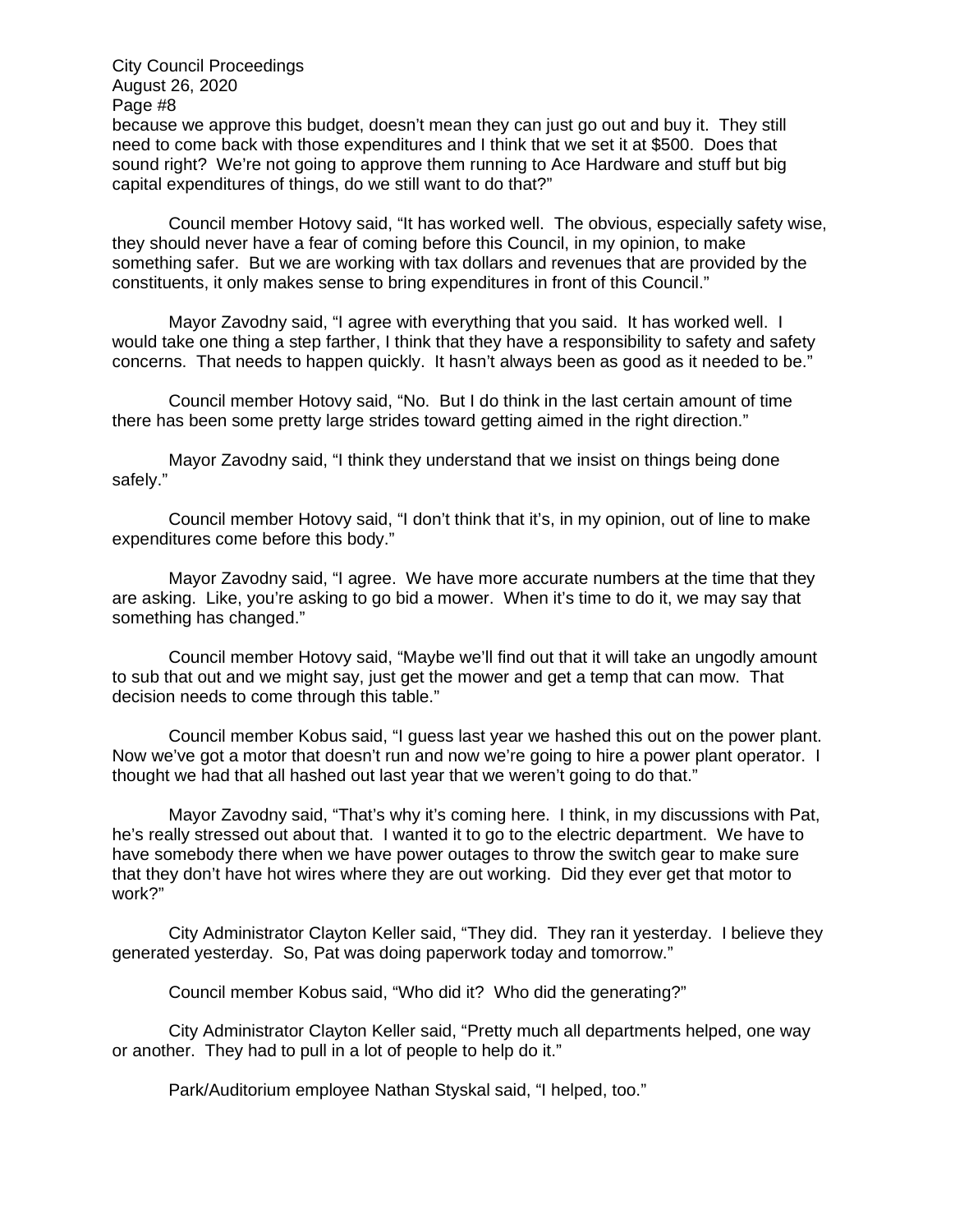Council member Kobus said, "I don't see why we can't do that for the amount of time that we generate. What is it, about one hour a month or two hours a month? We don't even do it in the winter time, do we? I just can't see it."

City Administrator Clayton Keller said, "So, NPPD asks us to do this once a year to make sure that we can generate. If it ever comes to the point where we need to generate and put online, we don't think that we actually have the manpower to get our generator online and running efficiently. Because if we need to run for a few days, we can't call all of the departments."

Council member Kobus said, "We never did do that for a few days."

Mayor Zavodny said, "Let me ask this. Our status, right now, NPPD isn't going to reduce our payment because we demonstrated that we can run."

City Administrator Clayton Keller said, "Right."

Mayor Zavodny said, "So, we're compliant with them. That payment goes up when?"

City Administrator Clayton Keller said, "I think next year."

Mayor Zavodny said, "It's a pretty good dollar amount when its \$24,000 a month. I think that former Council member Trowbridge had a valid point, though. It makes sense to pay for a person to do that with that amount coming in because that generates quite a bit. What we have to be careful of is to stay compliant with the \$500,000 expenditure is to do the scrubbing stacks and the other maintenance of the building. I will say this, and you've heard me say it, so it's not new, my confidence level, and you always tell me that I'm wrong about this, you're more confident in the older motors than in the new ones, but to keep all of those running long term, I don't know. I don't know if we can do it. Now you know where I stand."

Council member Kobus said, "I'm one hundred percent for running the motors, but I think that we ought to do in inhouse."

Mayor Zavodny said, "Aaron, you wanted to say something."

Interim Water Supervisor Aaron Gustin said, "I just wanted to bring it to everybody's attention that, I think I have before, if there is a major disaster, that is my only source of power to run the water treatment plant. We don't have stand-alone generators to do that and if there is a natural disaster, the other individuals that work for the City will be elsewhere."

Council member Kobus said, "If the lines are all down, it isn't going to do you any good anyway."

Interim Water Supervisor Aaron Gustin said, "The nice thing is about that, we're directly connected straight to that switch gear for that purpose. I did research and spoke with Clayton and it would have been far too large of an expenditure. Bob Byrkit, our former representative for Health and Human Services, did say that having that be the only stand-by generation wasn't great but it would be almost \$300,000 and I would like to put that toward the next budget year."

Mayor Zavodny said, "That has been raised here before that it's the only way that we can emergency power the water."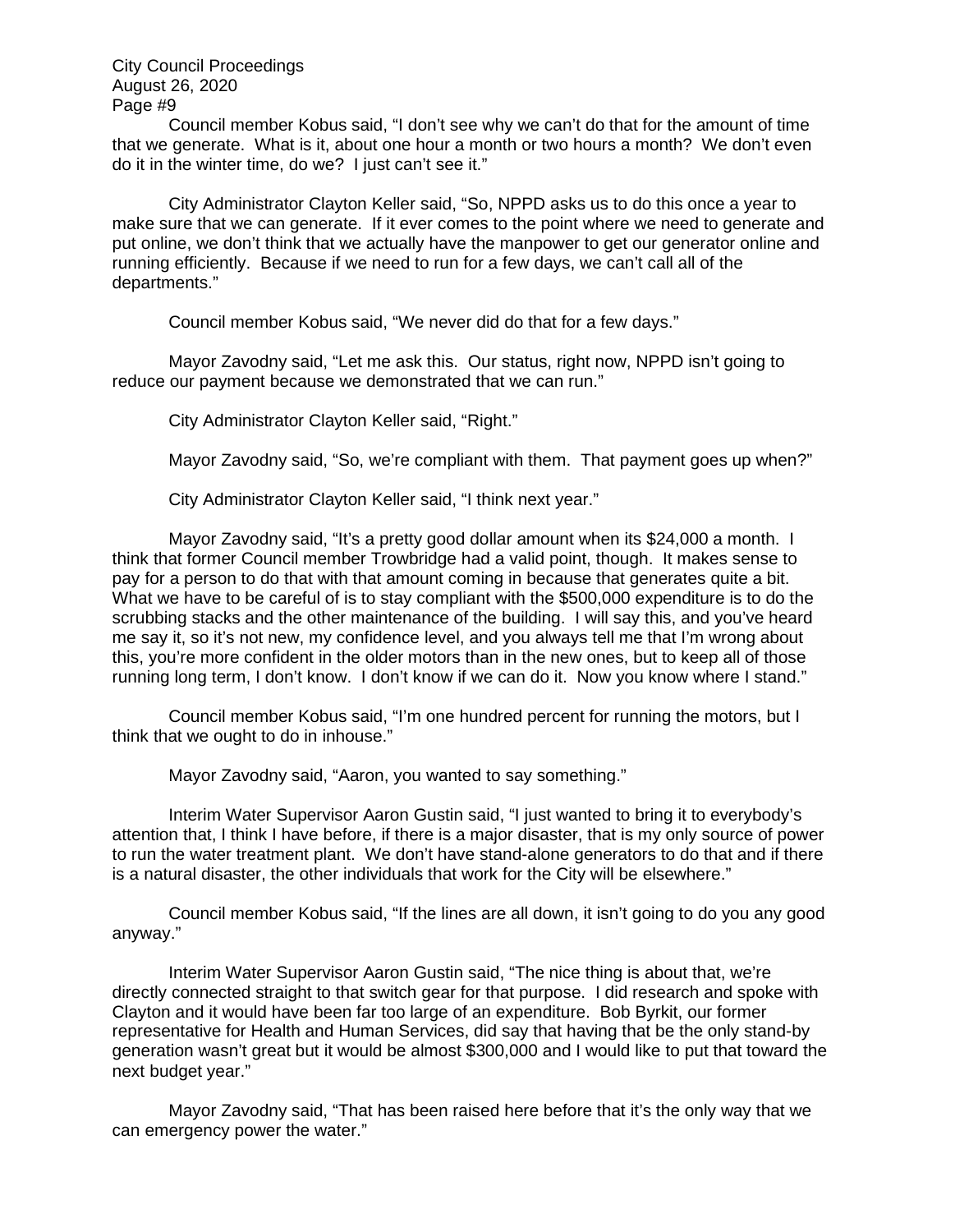Council member Kobus said, "You can go down to the State yards or Federal Surplus, you can get all the generators you want for little or nothing. You just have to get someone to hook them up for you."

Interim Water Supervisor Aaron Gustin said, "That's a big setup, if that will work. The water plant is the biggest power consumer in the City, I believe."

Council member Kobus said, "They are all big diesel motors."

Interim Water Supervisor Aaron Gustin said, "If we have a contingency plan like that, I'd feel better."

Mayor Zavodny said, "Not to be short sighted but, if we're thinking long term, that might be a better option for us to consider than making us a slave to the power plant."

Interim Water Supervisor Aaron Gustin said, "Exactly. I just wanted to bring it to everybody's attention so that this discussion could take place. My job is to look out for the water."

Council member Kobus said, "Some of those big generators don't have five hundred hours on them. They just never got used."

Interim Water Supervisor Aaron Gustin said, "Can I reach out to you for contact information so I can add that to my emergency response plan?"

Council member Kobus said, "Yes."

City Council Advisor Dana Trowbridge said, "Over the last twenty years, over the last ten years, the power situation in the United States of America has changed significantly. NPPD based their business plan on the old models that we had that during peak usage, which is generally extremely hot, extremely cold, that the grid would run all on power, and therefore, any power that you could pump into the grid, you could sell for any price that you wanted, and they made a helluva lot of money running little power plants like this around the State of Nebraska, into the grid for twenty to thirty days at a time and then they sat for the next twelve months. Now, what has happened in the last ten years, and I verified this in Beatrice last week, is that model has completely turned upside down. There is way more power supply in this United States than we've ever had. We have more power supply than we have demand. So, therefore, it upsets their business plan. We're not going to run this place two and three weeks at a time again, because there is no need. It is expensive power. They have no reason to say "hey, we want you to run for the next ten or twelve days."

Mayor Zavodny said, "In the past, the reason that they wanted it is to show that they had that amount of capacity."

City Council Advisor Dana Trowbridge said, "Exactly. The business plan doesn't support being ready to run this for thirty days at a crack. We have also talked ourselves blue in the face over the last ten years about getting ready for the eventuality that has never come in our lifetime, and that's for me 73 years. Kind of a long time. We get ready for this monstrous storm that takes all of the power out for weeks at a time, that hasn't ever happened."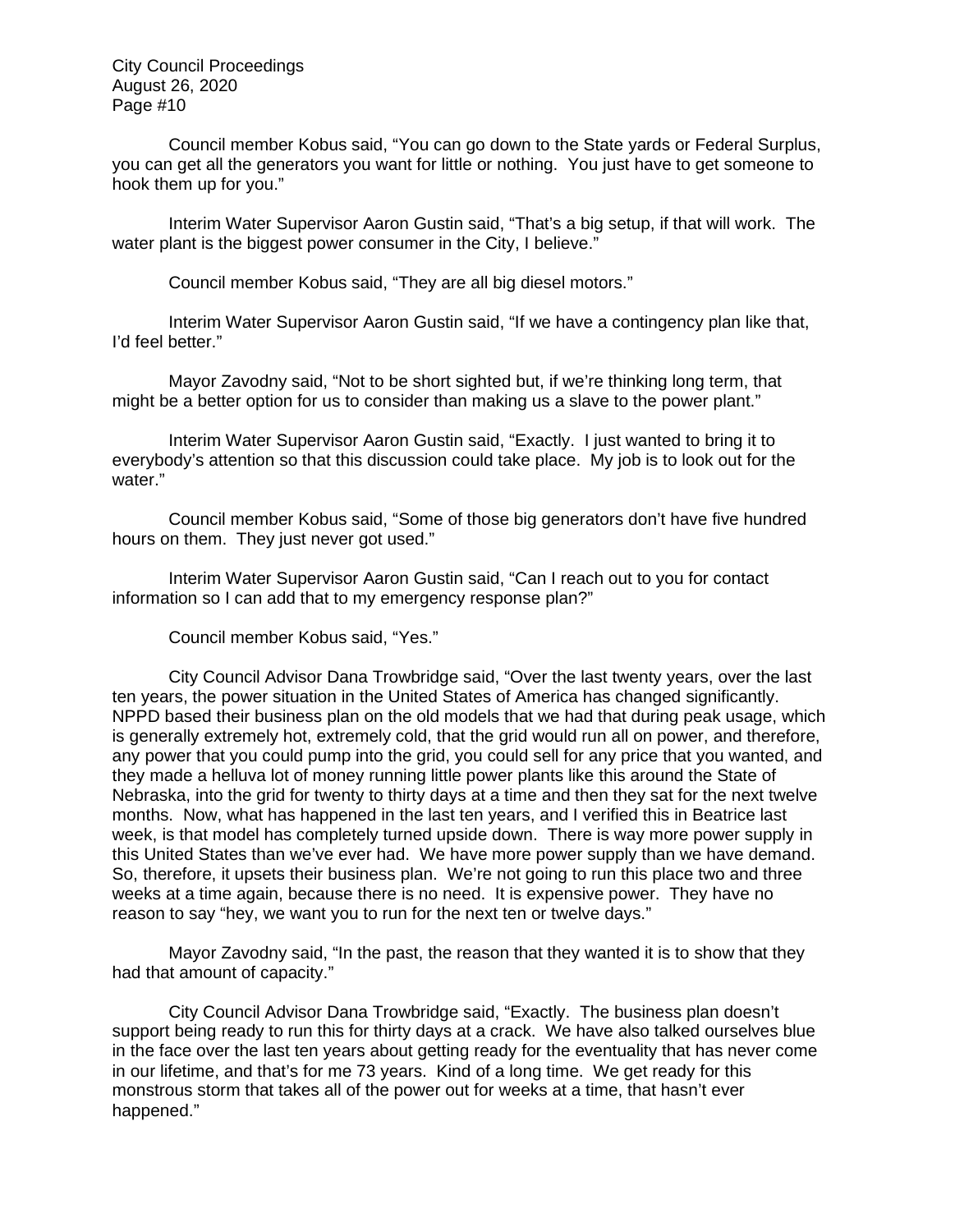Mayor Zavodny said, "Without the transmission lines, it doesn't matter if the power plant can run."

City Council Advisor Dana Trowbridge said, "It doesn't matter. I think that putting in a generator to fire up the water plant, if need be, is probably not a bad idea. If you're going to set one out there that's never going to run, you might as well get it at a reasonable cost, versus a premium."

Mayor Zavodny said, "We're probably going to have to look at putting a building around it and having that dedicated to running the water plant."

City Council Advisor Dana Trowbridge said, "They may have a free-standing unit that has a shelter."

Mayor Zavodny said, "Isn't that kind of what the hospital has?"

Interim Water Supervisor Aaron Gustin said, "We have a large one out at the lagoon that the gentleman from Cummings said that it's a step up from the one that was previously purchased for the wastewater treatment plant. I don't know how long ago, but I do know that we installed it two years ago where the pad was set down and he said that it would be one step higher, so it's not too much bigger than what the demand is for the wastewater treatment plant. So, if we can get it set up, in the meantime, until we do our own stand-alone generation or like Mr. Trowbridge said, you get one at a premium cost down the road, that I would feel better about that."

Mayor Zavodny said, "I think we should look at that. That's us being responsible and it takes away the whole argument of having to keep the whole power plant because we need the one generator."

Council member Kobus said, "The expensive part of it is automatically switching it over, if something happens, that automatic switch. That's what you pay for. You can do it manually, or you can spend the money."

Council member Hotovy said, "For reasons of this budget, why don't we just try to operate that power plant in house and keep collecting the \$24,000 a month until they won't let us collect the \$24,000 a month and in the meantime…."

City Council Advisor Dana Trowbridge said, "It's supposed to go up next year."

Council member Hotovy said, "Yes. In the meantime, put these contingencies into place, for the day that comes when we can't collect the \$24,000 a month."

Council member Kobus said, "Where does that money go to?"

Mayor Zavodny said, "Just our general fund."

City Clerk Comte said, "It goes in the electric department."

Mayor Zavodny said, "He's not here, and I certainly don't want to speak for or represent his position, but I know that Pat is extremely stressed out about trying to make that work."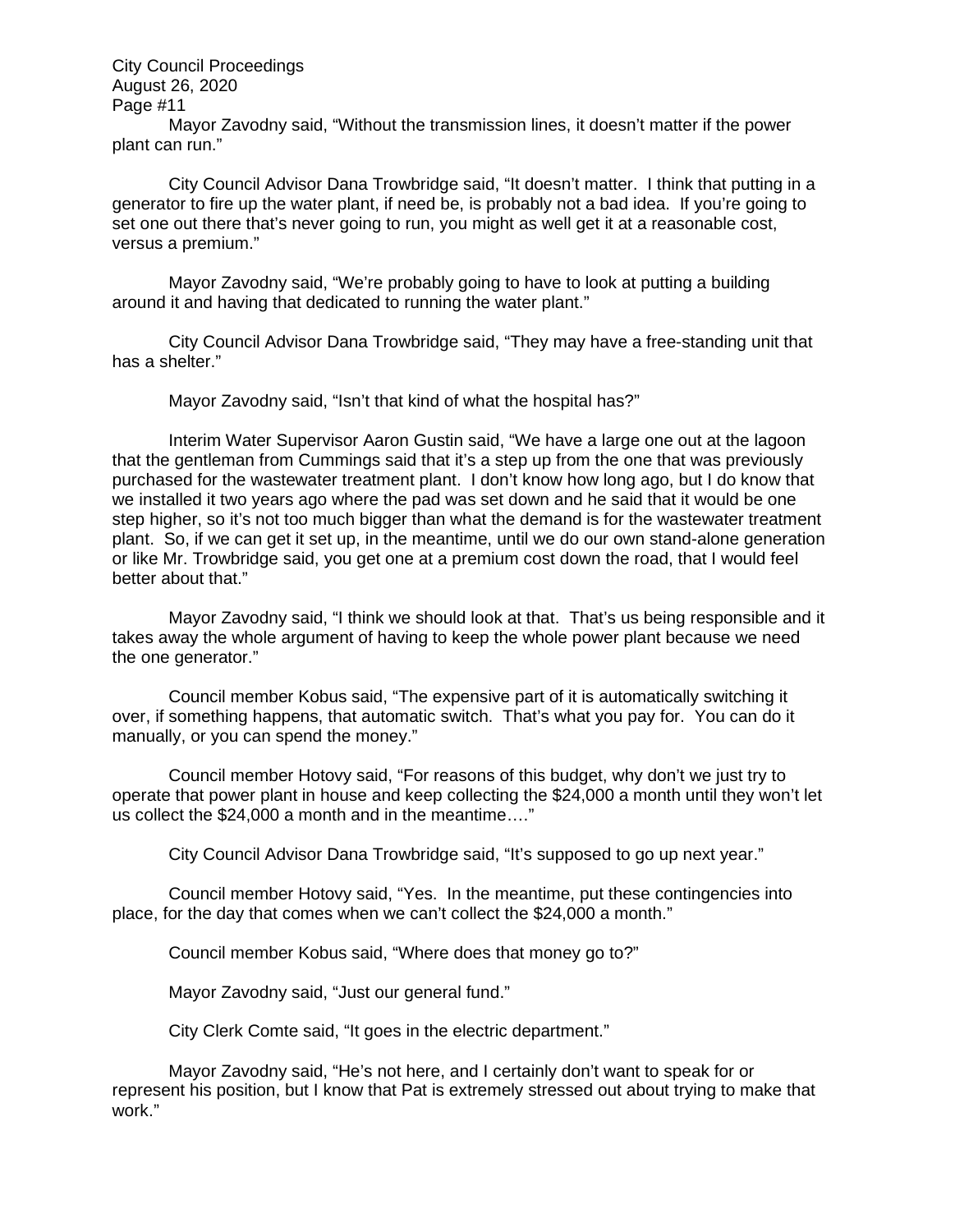Council member Kobus said, "Well, there's another thing too, how long is Pat going to be here?"

Mayor Zavodny said, "That may be based on what we decide."

Council member Kobus said, "Somebody better be stepping up to take his place."

Council member Hotovy said, "Why don't we bring him in?"

Council member Kobus said, "And ask him these questions?"

Council member Hotovy said, "Yes."

Council member Kobus said, "I wouldn't feel out of place by asking him."

Mayor Zavodny said, "I wouldn't either."

Council member Hotovy said, "Succession plan. You're not going to work forever. A succession plan is just good business."

Mayor Zavodny said, "You really just took the words out of my mouth. I think we've done a very poor job of doing that, to be honest. I don't think that we've groomed people to do it. We've thrust some people into positions and most of them have stepped up to do it, but we need to actually plan to say if somebody steps out in front of a bus, who is ready to assume that role."

Council member Pat Meysenburg said, "Pat and I already had this discussion."

Mayor Zavodny said, "Do you want to share what you think is the case?"

Council member Pat Meysenburg said, "He told me that he is not going to be here after a couple of years and he's got a guy that he's training right now. He's told me that. He's got one of the guys that work for him right now that he's training to step up."

Mayor Zavodny said, "That's what we need. I don't want to speak for him but I think that we're looking at a couple of years, probably."

Council member Hotovy said, "Absolutely. That's why I think we should bring him in."

Mayor Zavodny said, "So, back to your very well put question, for purposes of this budget, what do you want to do with where we're at with the budget? Because I do think, for a few minutes anyway, once we're done discussing these open meeting things, that we should go into executive session and discuss where we are at with the law enforcement piece."

Council member Hotovy said, "I think we're pretty close."

Mayor Zavodny said, "Is Pat asking for a person that can be a part of his department? He can certainly designate someone to be kind of toward the power plant to make sure that they know it."

City Administrator Clayton Keller said, "He has gotten applicants that look like they'd do very well at what he would want them to do."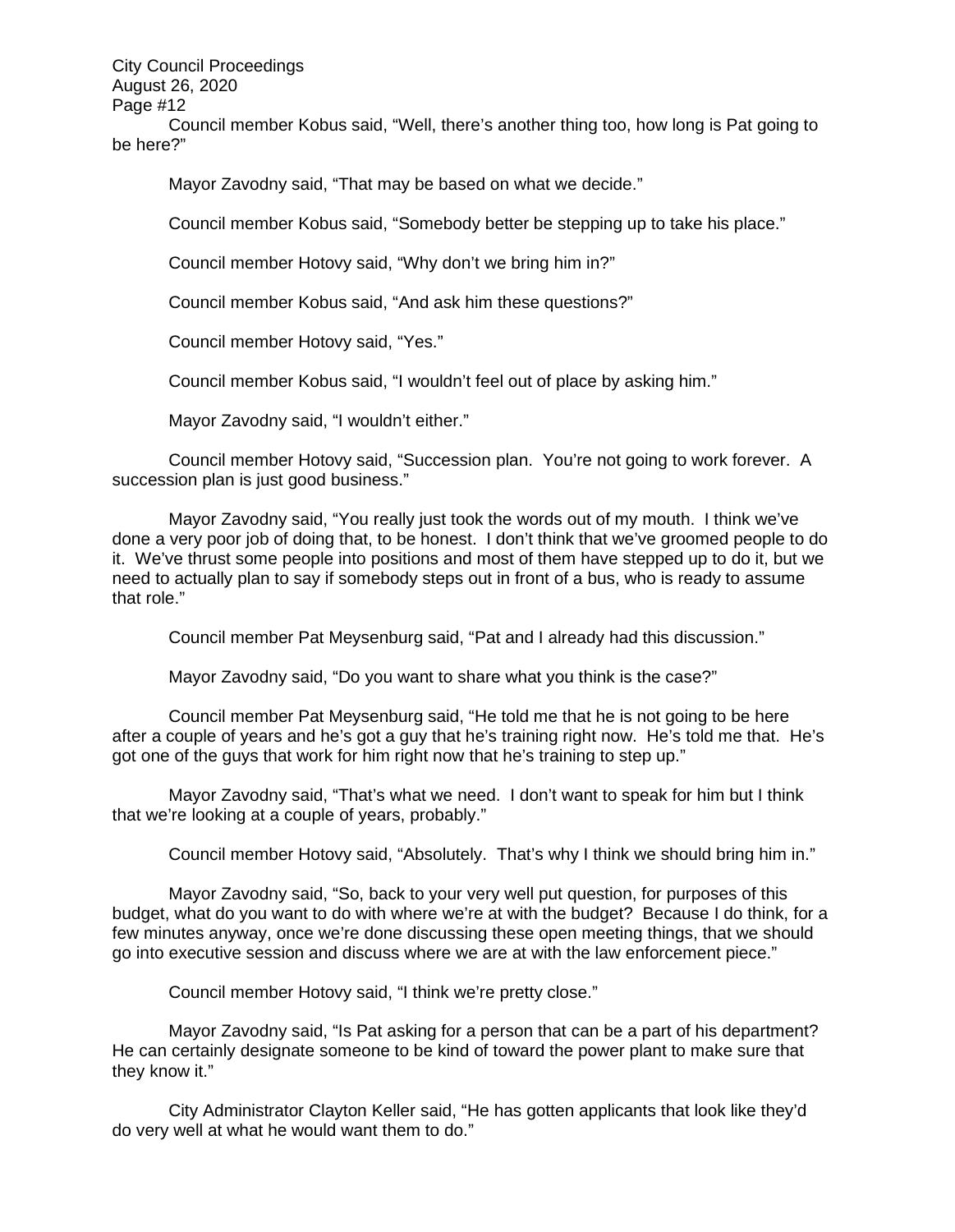Mayor Zavodny said, "And can still help out with electric?"

City Administrator Clayton Keller said, "And can help out as needed."

Council member Hotovy said, "So, they wouldn't be just a designated power plant operator?"

Mayor Zavodny said, "Let's let him hire one, I'd say. That keeps our cost down and justifies the twenty-four plus thousand per month. I'm good with that. Other budget department items? Street has handled things pretty well with some of the little equipment purchases that we allowed them to have, they've been getting some work done. Anything on the street that you want to add, Clayton?"

City Administrator Clayton Keller said, "No. The street budget hasn't changed much since the last time that we discussed it. I think in the next year I'm going to take a much harder look at how we can fund an "O" Street project. Right now, they are just going to relay some asphalt and hope that lasts one or two years until we can do something more comprehensive."

Council member Kobus said, "That's the number one question that people ask."

Mayor Zavodny said, "We have some areas where the street is totally disintegrated."

City Administrator Clayton Keller said, "I think that Chris is generally happy with his budget, the way it sits right now."

Mayor Zavodny said, "The other thing that I just want to mention is the park, I don't really have anything to say, but I think that we're making some progress on the big discussion that we had on getting maybe a rec director, understanding that we may have to fund them, maybe a year or two to get off the ground and then have it be self-sustaining."

City Administrator Clayton Keller said, "So, I did have in here, a budget for the recreation department. I don't know if you've had a chance to look at it. An individual in town, he coaches volleyball at one of the high schools, he helped me put the budget together, we talked through a few different programs, he got the expenses and revenues from the baseball program, softball and soccer programs. Both of those associations are in support of us getting a recreation department."

Mayor Zavodny said, "Let me ask questions. I've got a few. I won't drag this out. Just to make that work, coordinating that again, are we taking the lead and working with those volunteer boards to make that whole thing work? Because in the past, they wanted that position but they didn't want to give up any control or any money or stuff. I think things have changed to where, maybe, they aren't holding on as tight."

City Administrator Clayton Keller said, "To follow with your analogy, the group has loosened a little bit."

Mayor Zavodny said, "I think, for our help, it's going to have to be, we're comfortable with where it's at and how it's going to operate. I just don't think that you can funnel some money from fundraisers toward them."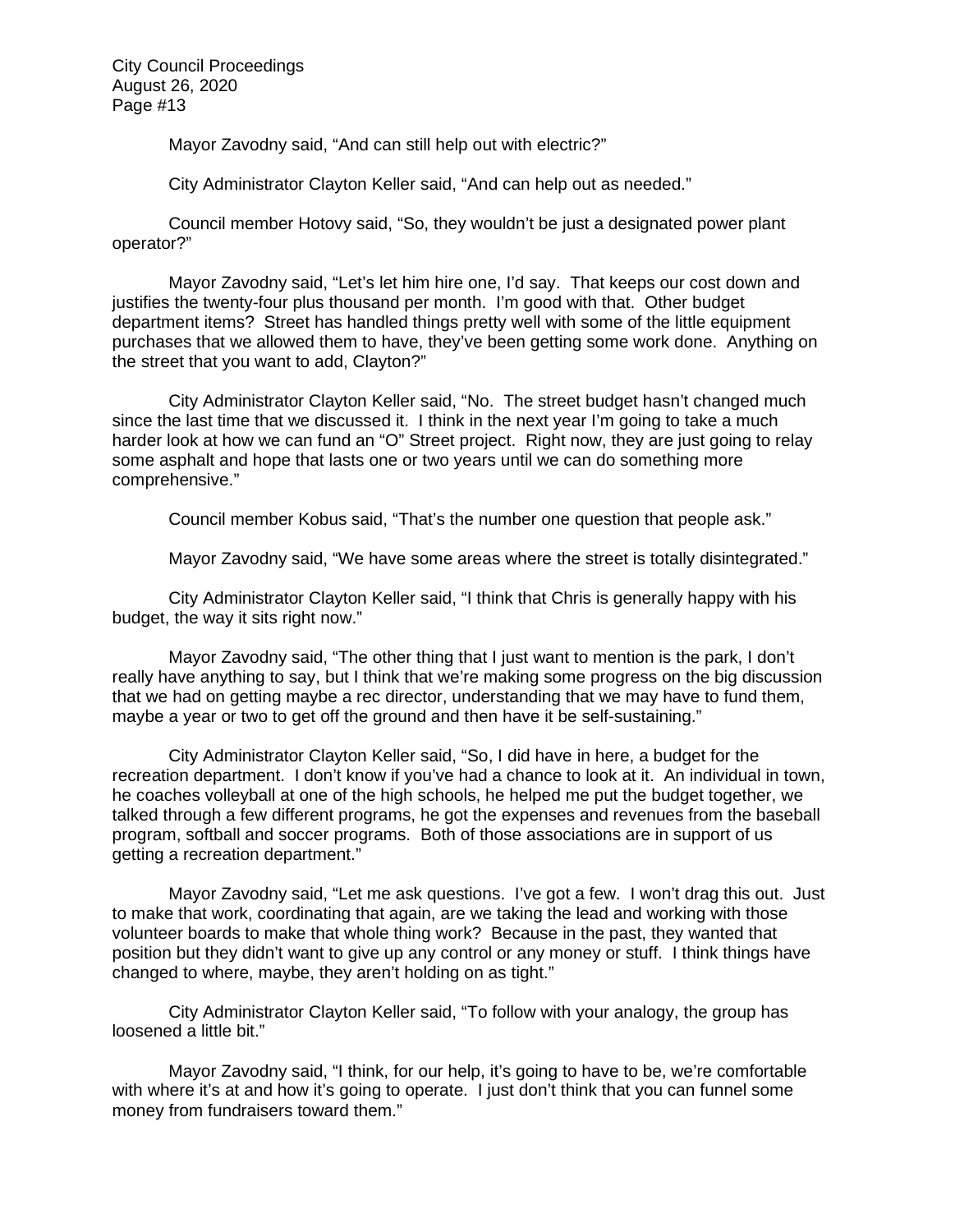City Administrator Clayton Keller said, "I have no qualms telling the associations that if the City is going to run this recreation department that we need these revenue streams. If we don't get these, then we don't run the programs."

Mayor Zavodny said, "That would make sense."

City Administrator Clayton Keller said, "I'm fine with them keeping the gate or the concessions, if they help pay for…."

Mayor Zavodny said, "I don't want to run concessions. They are going to have to come up with a certain amount of fees to play or whatever to go toward that person. Because, eventually, that department will need to stand on its own. They have to have enough events to generate enough revenue to pay the expenses of that department."

City Administrator Clayton Keller said, "On the airport, we have in there for the fuel system project next year."

Mayor Zavodny said, "The funding for that looked, to me, to totally be in place."

City Administrator Clayton Keller said, "Yes. That's the only other thing that I had to bring up."

Mayor Zavodny said, "Ok. I would entertain a motion to approve the budget for submission."

 Council member Tom Kobus made a motion to recommend the budget for submission. Council Member Pat Meysenburg seconded the motion. The motion carried.

| Kevin Hotovy:             | Yea    |
|---------------------------|--------|
| Tom Kobus:                | Yea    |
| Bruce Meysenburg:         | Yea    |
| Pat Meysenburg:           | Yea    |
| John Vandenberg:          | Absent |
| Alan Zavodny (Mayor):     | Yea    |
| Yea: 5, Nay: 0, Absent: 1 |        |

 Council member Tom Kobus made a motion to go into executive session to discuss the law enforcement contract between the City of David City and Butler County. Council Member Bruce Meysenburg seconded the motion. The motion carried.

| Kevin Hotovy:             | Yea    |
|---------------------------|--------|
| Tom Kobus:                | Yea    |
| <b>Bruce Meysenburg:</b>  | Yea    |
| Pat Meysenburg:           | Yea    |
| John Vandenberg:          | Absent |
| Alan Zavodny (Mayor):     | Yea    |
| Yea: 5, Nay: 0, Absent: 1 |        |